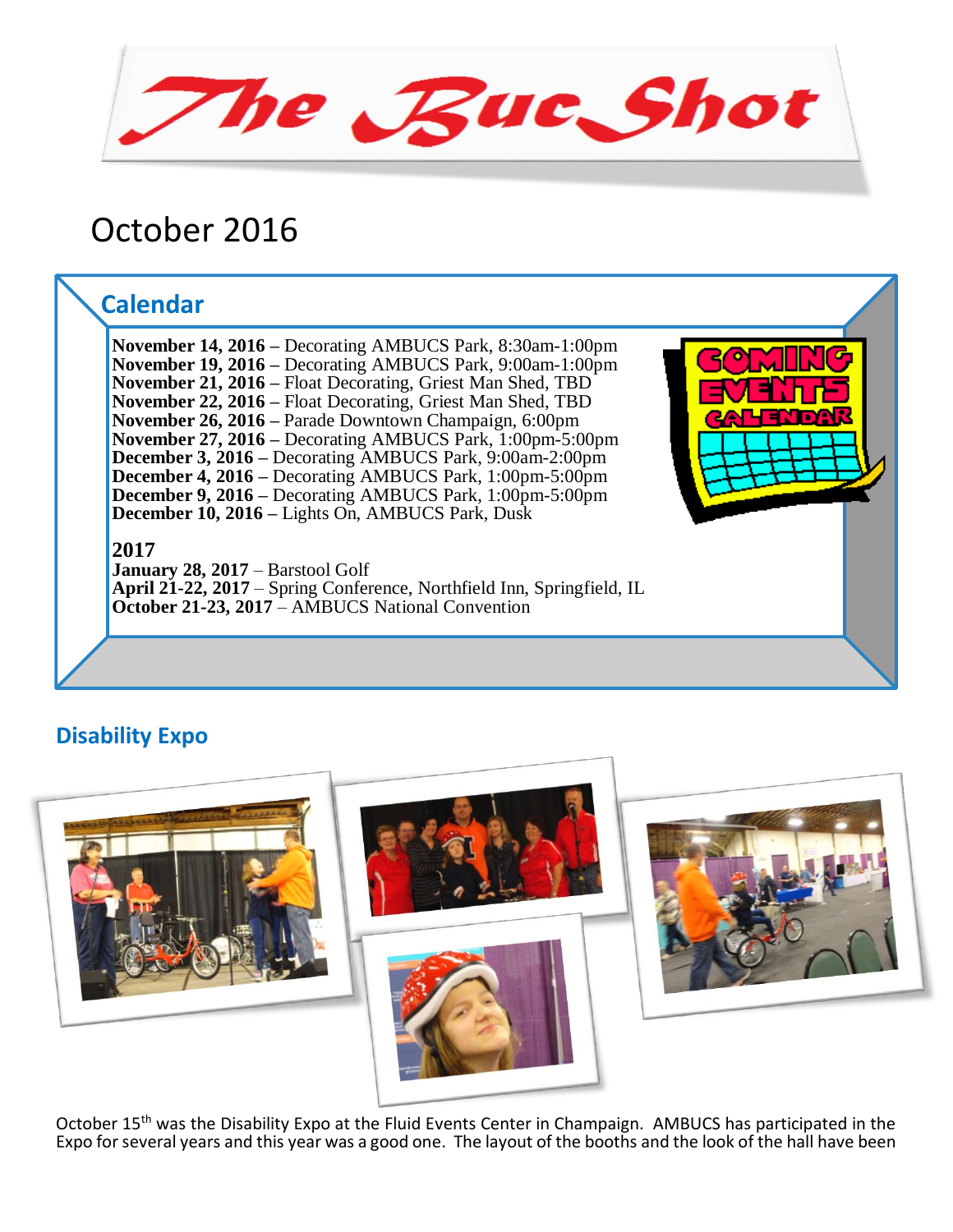improving each year, looking more professional each time. Each booth had white and purple curtains to delineate space and white cloths over the tables. Our booth had an extra black table cloth to help us stand out a little more and, of course, the great display board to help get people's attention. Initially we were not going to give away an AmTryke but things changed and at the last minute, AmTryke leader, Scott Price, got a trike put together and arranged for the recipient to be there that morning. She was a member of a family of really tall people as evidenced by the pictures and she loved her new AmTryke! She rode it around the center for about thirty minutes after the presentation. Radio personality, Diane Ducy whose son was also a recipient of an AmTryke a couple of years ago, was the emcee for the day and gave a few facts about our recipient.



We had one of our newest members manning, or womaning, the booth and she did a great job. Kathy Harvey volunteered for the morning shift and stayed with the booth while the rest of the crew helped with the presentation. Other volunteers were: Larry and Elaine Windingland, Scott Price, Andrea Betzler, and Frank Thomas. We appreciate all who came to help!

We talked with a special family during the day. Their son received an AmTryke from us last year and they stopped by to say thanks. Mom reported that their son would go sit on his AmTryke in the house waiting for them to come take him for a ride. Mom also said she sees her son getting stronger and more capable with every ride! That's what we love to hear and why we do what we do!

## **Spring Conference**

The Spring Conference for Region 4 will be held in Springfield, IL, at the Northfield Inn on April 21<sup>st</sup> and 22<sup>nd</sup>. Details are not yet complete but here's a preview: you can expect great staff at the hotel and a fish boil one night. Rooms will cost either \$94 or \$109 for a suite and registration will be open soon. Mark your calendars now!

## **Branding Time Contest**

October  $1^{st}$  through November  $30^{th}$  is Branding Time for AMBUCS, a time when members' fancy turns to recruiting new members, earning their Big Hats or adding pins to them, or winning some prizes for bringing in the most members, potential members, or speakers. After some discussion with the Board the awards will be tweaked a little. Leader, Andrea Betzler, will announce the new award structure at the next meeting.

## **Speaker: Janice Vidovic, Real Estate Agent, Homeowner, and Landlord**

Janice Vidovic is a real estate agent for Keller Williams and came by to offer us some advice when selling or buying a home. She also has her own rental business and gave us some tips on that. Before investing in rental property or a home go online and do research. A home or rental property is the biggest investment 99% of Americans make, besides sending a child to college. Three things apply to both buying a home as a primary residence or buying rental property: location, condition, and price. You can't move a house and it's very hard to change the price much, so focus on the condition of the home. She likes to buy "shabby", renovate, then rent and eventually sell. The income from rentals is called passive income and allows people to retire early and enjoy retirement more. Other things that are important when assessing a home are: the kitchen, the number of bathrooms, flooring throughout, landscaping, the front door,

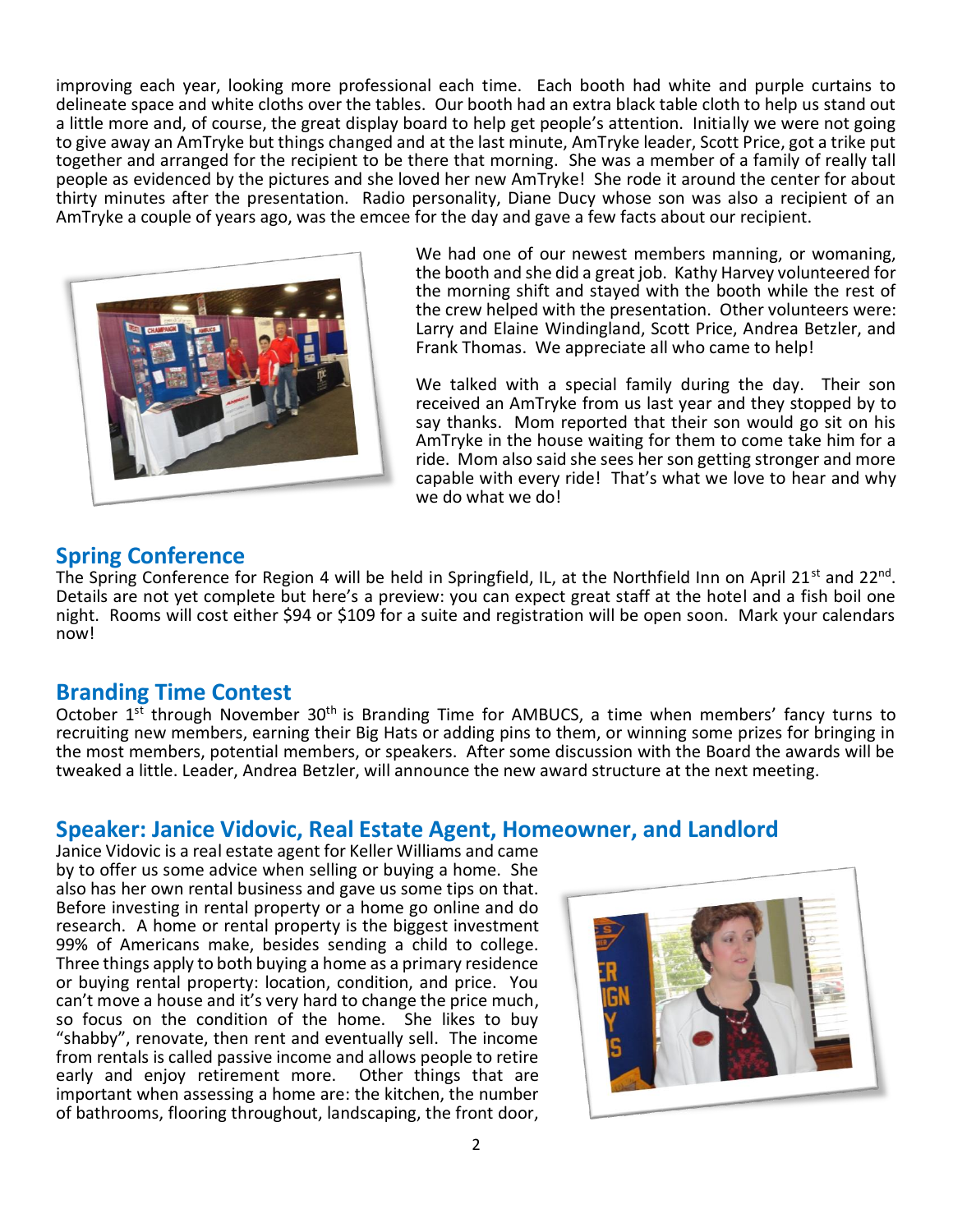and the general curb appeal. To help with curb appeal you could add some shutters matched to the roof color, upgrade the front porch light, and power wash the outside of the house. Another big thing when selling or finding renters is the Internet. Have professional pictures taken of the outside and inside of the home and post those online. Janice passed around a folder showing the difference in pictures taken by the home owner or another non-professional and a professional photographer. Spend the money on the pro. If you are selling or buying there are two times to negotiate the price: at the time of the sale and after the home inspection. Always insist that any offer to buy depends on the outcome of the home inspection. Janice also mentioned some things to think about when showing a home for rent or sale. Expectations have gone up. Install quartz instead of vinyl in the kitchen and baths. Odor is a big issue for potential buyers or renters. Bad odors can be caused by smoking, pets, or water in the crawlspace. Janice recommends a product called Nature's Miracle for cleaning pet odors and other odors from carpets and upholstery. If a home is clean and uncluttered inside it is more likely to be rented or sold for a good price. Keep her in mind when you are ready to buy or sell a home!

## **Speaker: Cliff Hastings, Parkland Volleyball Coach**

On October 11, Cliff Hastings visited our lunch meeting to talk about the Parkland College Volleyball program. While this reporter could not attend the meeting, member Larry Windingland stated that it was an excellent talk. The Division Two team has had fantastic success this year with a 33-2 record and their only two losses were against Division One teams. We thank Cliff for stopping by.

## **Speaker: Zack Barlow, U of I Assistant Golf Coach**



Zack Barlow, seen here with chapter president Frank Thomas, has a long history with the U of I golf program. He played on the team until 2002 when a surgery put him in the club house. Zack was born in southern Illinois where he played on a championship team in high school and was recruited by the U of I. During and after his surgery, the U of I coach stuck by Zack and brought him in as an assistant coach three years ago. Zack's job is 99% recruiting. He must keep up with what all the high school teams are doing and find potential players. Recruiting is an intense job as many schools are after the same people and commitment ability from a student has been coming earlier and earlier. Students now commit to a college early in their junior year. The other 1% of his job it to deal with the "girlfriend" and other personal problems of the players so that the head coach is not pestered with this. Zack and the other coaches at the U of I have

been very successful with teaching and have four U of I alums on the PGA tour. Their coaching method is to keep the group small, no more than six players on the team, so that it is more like a family. Also, the head coach keeps the practice times from becoming monotonous by never telling the players his plans until the day of the practice. This keeps them working hard at every drill and practice round. The season is split with regular conference play in the fall and tournament play in the Spring. Zack also reported that there is a girl's team that is doing very well also. They are picked to win the Big Ten in the Spring. Thanks for coming Zack!

#### **AmTrykes**

Also at the meeting on October 11 was EJ and his parents. That's him at the right, (picture by Larry Windingland). EJ was there to receive an AmTryke. He is a wonderful young man who loved his AmTryke and started making motorcycle noises as he was trying to ride it around our small meeting room. Enjoy your AmTyke, EJ!

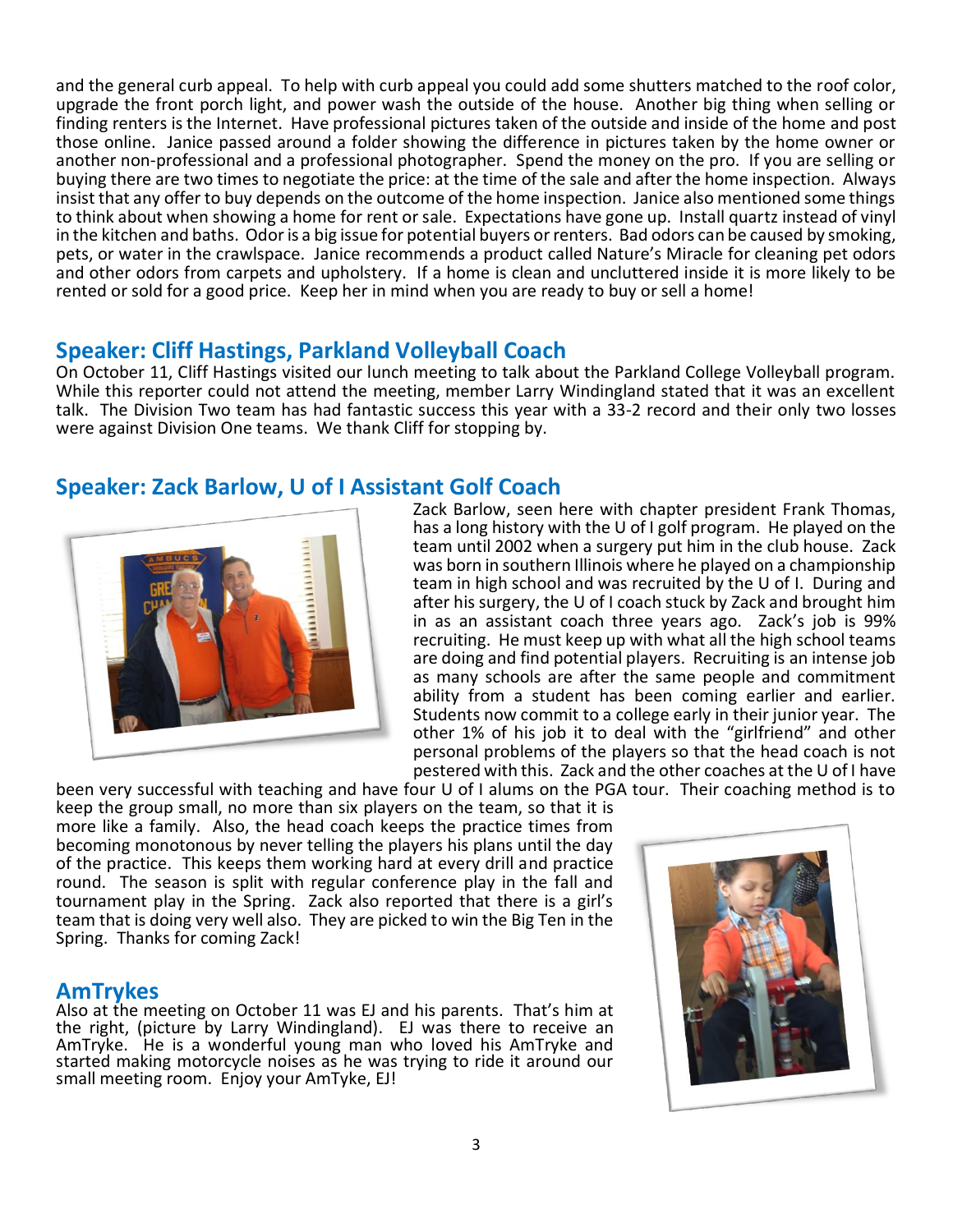## **National Awards for our Chapter**

At the meeting on October 11, President Frank Thomas presented the awards our chapter received at the National Convention in Tucson. Frank presented the Superior Chapter award to Andrea Betzler for the 15-16 Chapter year. He also presented the Honor Governor award to District Governor Steve Gibbs. Our chapter in general won several awards: 100% Giving to Ambility, 100% Giving to Scholarships, 27th Superior Chapter, and an award for giving away 25-50 AmTrykes. Awesome! Thanks to all for the great work last year!

## **Pot Belly Sandwich Shop Fundraiser**

Member Andrea Betzler arranged for GCC AMBUCS to have a fundraising night at the Campus sandwich shop, Pot Belly. All our chapter had to do was be there for a couple of hours with information on the chapter and our chapter would get 10% of the sandwich sales on that day. Andrea and several others were present at the table, (and ate some sandwiches), and we earned \$273 for the day! More important the volunteers talked with a number of people, students mostly, informing them of what we do. While students have no time to be active members of our chapter, they do help us with various projects such as AMBUCS Park decorations and Bar Stool Golf. This event helps them to remember us when it's time to volunteer for projects and when they have some time free time after graduation, maybe they will join a chapter.



Good job Andrea for setting this up, taking this picture, and staffing the table, and thanks to the others who helped! We will probably do more of these fundraising nights to continue to talk with people about what we do.

## **Board Action**

The board also discussed hosting a blood drive at the Urbana Gardens. The drive would probably run from 11:00am-2:00pm. All our chapter would have to do is promote the drive and handle the signup of members and friends. This will probably be in December or January.

Grant person Bob Lacey will sign us up for Giving Day through Good Works Connect. This will be the 29<sup>th</sup> of November and will allow people across the nation to donate to us.



#### **Member News**

Chapter President Frank Thomas' Member Recognition talks are to help newer members appreciate how much the long-time members have done for the chapter. His choice for October is **Sally Denhart**. Sally joined AMBUCS at the invitation of Deb Griest in 2010. She wanted to be part of a group that was active and didn't just write checks and Deb told her that GCC AMBUCS fit the bill. Sally attended the next Spring Conference and was talked into becoming secretary for the club by Mary Lou Younger. With a one-year vacation, Sally has been secretary ever since. Deb had known Sally for a long time as they both worked at the Illinois State Geological Survey for many years. They also bowled together on several teams and often traveled to the<br>National Bowling Conference together. Can you National Bowling Conference together. recognize them in the picture at left? Does someone look taller?